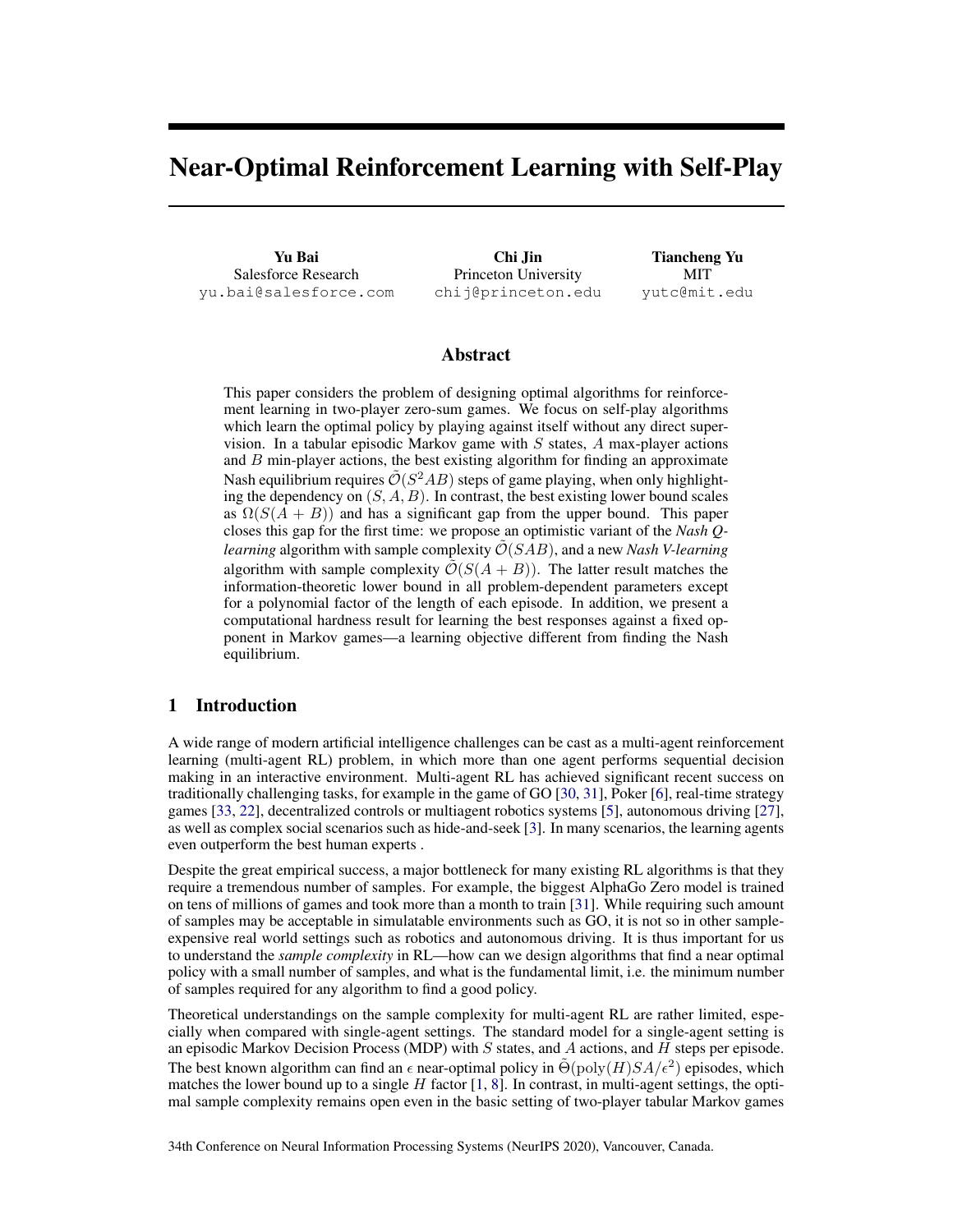[28], where the agents are required to find the solutions of the games—the Nash equilibria. The best known algorithm, VI-ULCB, finds an  $\epsilon$ -approximate Nash equilibrium in  $\tilde{\mathcal{O}}(\text{poly}(H)S^2AB/\epsilon^2)$ episodes  $[2]$ , where B is the number of actions for the other player. The information theoretical lower bound is  $\Omega(\text{poly}(H)S(A + B)/\epsilon^2)$ . Specifically, the number of episodes required for the algorithm scales quadratically in both  $S$  and  $(A, B)$ , and exhibits a gap from the linear dependency in the lower bound. This motivates the following question:

#### Can we design algorithms with near-optimal sample complexity for learning Markov games?

In this paper, we present the first line of near-optimal algorithms for two-player Markov games that match the aforementioned lower bound up to a  $poly(H)$  factor. This closes the open problem for achieving the optimal sample complexity in all  $(S, A, B)$  dependency. Our algorithm learns by playing against itself without requiring any direct supervision, and is thus a *self-play* algorithm.

#### 1.1 Our contributions

- We propose an optimistic variant of *Nash Q-learning* [11], and prove that it achieves sample complexity  $\tilde{\mathcal{O}}(H^5SAB/\epsilon^2)$  for finding an  $\epsilon$ -approximate Nash equilibrium in two-player Markov games (Section 3). Our algorithm builds optimistic upper and lower estimates of  $Q$ -values, and computes the *Coarse Correlated Equilibrium* (CCE) over this pair of Q estimates as its execution policies for both players.
- We design a new algorithm—*Nash V-learning*—for finding approximate Nash equilibria, and show that it achieves sample complexity  $\tilde{\mathcal{O}}(H^6S(A+B)/\epsilon^2)$  (Section 4). This improves upon Nash Q-learning in case  $\min\{A, B\} > H$ . It is also the first result that matches the minimax lower bound up to only a  $poly(H)$  factor. This algorithm builds optimistic upper and lower estimates of V -values, and features a novel combination of Follow-the-Regularized-Leader (FTRL) and standard Q-learning algorithm to determine its execution policies.
- Apart from finding Nash equilibria, we prove that learning the best responses of fixed opponents in Markov games is as hard as learning parity with noise—a notoriously difficult problem that is believed to be computationally hard (Section 5). As a corollary, this hardness result directly implies that achieving sublinear regret against *adversarial opponents* in Markov games is also computationally hard, a result that first appeared in [25]. This in turn rules out the possibility of designing efficient algorithms for finding Nash equilibria by running no-regret algorithms for each player separately.

In addition to above contributions, this paper also features a novel approach of extracting *certified policies*—from the estimates produced by reinforcement learning algorithms such as Nash Qlearning and Nash V-learning—that are *certified* to have similar performance as Nash equilibrium policies, even when facing against their best response (see Section 3 for more details). We believe this technique could be of broader interest to the community.

#### 1.2 Related Work

Markov games Markov games (or stochastic games) are proposed in the early 1950s [28]. They are widely used to model multi-agent RL. Learning the Nash equilibria of Markov games has been studied in classical work [18, 19, 11, 10], where the transition matrix and reward are assumed to be known, or in the asymptotic setting where the number of data goes to infinity. These results do not directly apply to the non-asymptotic setting where the transition and reward are unknown and only a limited amount of data are available for estimating them.

A recent line of work tackles self-play algorithms for Markov games in the non-asymptotic setting with strong reachability assumptions. Specifically, Wei et al. [35] assumes no matter what strategy one agent sticks to, the other agent can always reach all states by playing a certain policy, and Jia et al. [13], Sidford et al. [29] assume access to simulators (or generative models) that enable the agent to directly sample transition and reward information for any state-action pair. These settings ensure that all states can be reached directly, so no sophisticated exploration is not required.

Very recently, [2, 36] study learning Markov games without these reachability assumptions, where exploration becomes essential. However, both results suffer from highly suboptimal sample complexity. We compare them with our results in Table 1. The results of [36] also applies to the linear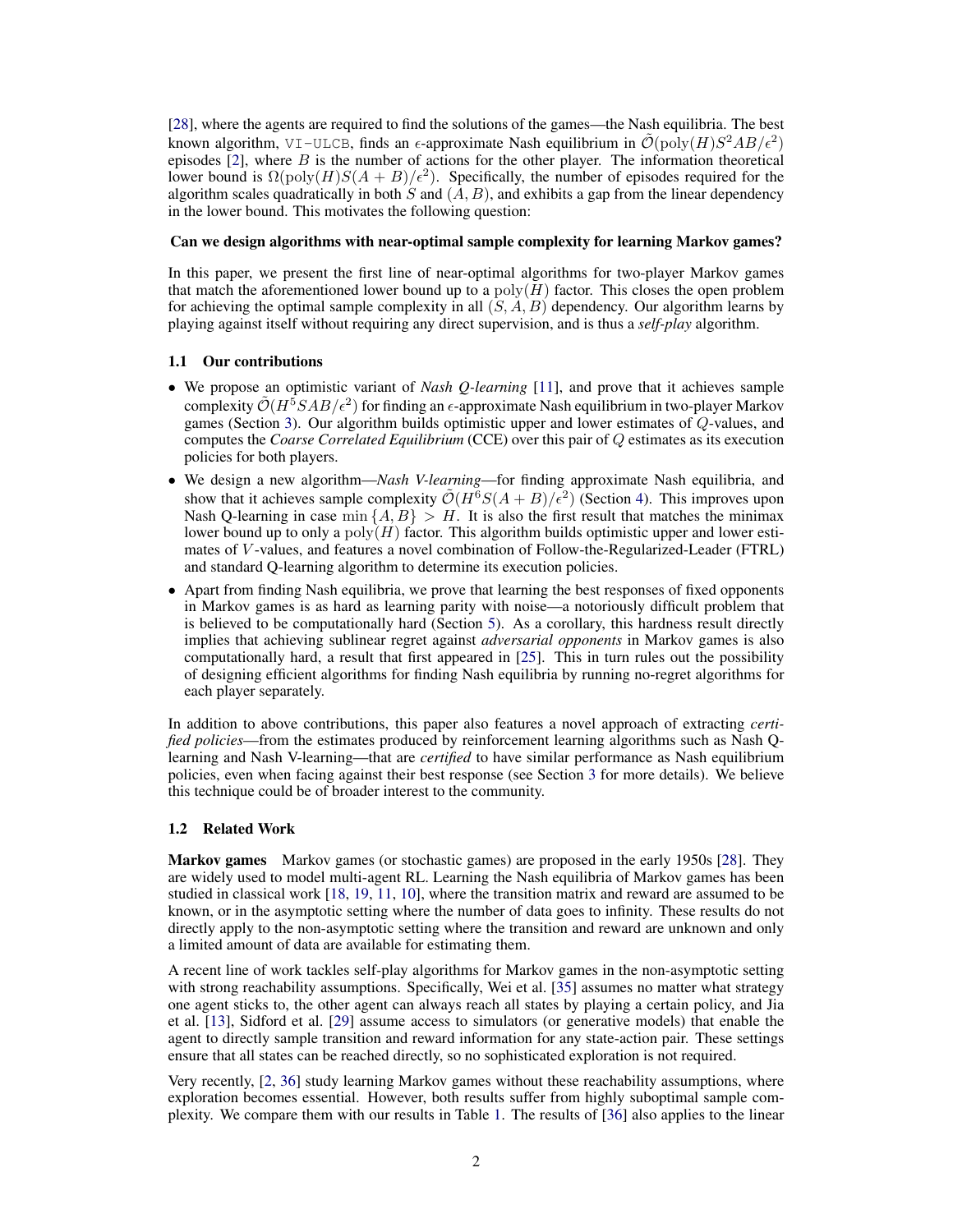| <b>Algorithm</b>                  | <b>Sample Complexity</b>                       | <b>Runtime</b> |
|-----------------------------------|------------------------------------------------|----------------|
| VI-ULCB <sub>[2]</sub>            | $\tilde{\mathcal{O}}(H^4S^2AB/\epsilon^2)$     | PPAD-complete  |
| $VI$ -explore $[2]$               | $\tilde{\mathcal{O}}(H^5S^2AB/\epsilon^2)$     |                |
| $OMVI-SM [36]$                    | $\tilde{\mathcal{O}}(H^4S^3A^3B^3/\epsilon^2)$ | Polynomial     |
| <b>Optimistic Nash Q-learning</b> | $\tilde{\mathcal{O}}(H^5SAB/\epsilon^2)$       |                |
| <b>Optimistic Nash V-learning</b> | $\tilde{\mathcal{O}}(H^6S(A+B)/\epsilon^2)$    |                |
| Lower Bound $[14, 2]$             | $\Omega(H^3S(A+B)/\epsilon^2)$                 |                |

Table 1: Sample complexity (the required number of episodes) for algorithms to find  $\epsilon$ -approximate Nash equlibrium policies in zero-sum Markov games.

function approximation setting. We remark that the R-max algorithm [4] does provide provable guarantees for learning Markov game, even in the setting of playing against the adversarial opponent, but using a definition of regret that is weaker than the standard regret. Their result does not imply any sample complexity result for finding Nash equilibrium policies.

Adversarial MDP Another line of related work focuses on provably efficient algorithms for *adversarial MDPs*. Most work in this line considers the setting with adversarial rewards [38, 26, 15], because adversarial MDP with changing dynamics is computationally hard even under fullinformation feedback [37]. These results do not direcly imply provable self-play algorithms in our setting, because the opponent in Markov games can affect both the reward and the transition.

Single-agent RL There is a rich literature on reinforcement learning in MDPs [see e.g. 12, 24, 1, 7, 32, 14]. MDP is a special case of Markov games, where only a single agent interacts with a stochastic environment. For the tabular episodic setting with nonstationary dynamics and no simulators, the best sample complexity achieved by existing model-based and model-free algorithms are  $\tilde{\mathcal{O}}(H^3SA/\epsilon^2)$  [1] and  $\tilde{\mathcal{O}}(H^4SA/\epsilon^2)$  [14], respectively, where S is the number of states, A is the number of actions,  $H$  is the length of each episode. Both of them (nearly) match the lower bound  $\Omega(H^3SA/\epsilon^2)$  [12, 23, 14].

# 2 Preliminaries

We consider zero-sum Markov Games (MG) [28, 18], which are also known as stochastic games in the literature. Zero-sum Markov games are generalization of standard Markov Decision Processes (MDP) into the two-player setting, in which the *max-player* seeks to maximize the total return and the *min-player* seeks to minimize the total return.

Formally, we denote a tabular episodic Markov game as  $MG(H, S, A, B, \mathbb{P}, r)$ , where H is the number of steps in each episode, S is the set of states with  $|S| \leq S$ ,  $(A, B)$  are the sets of actions of the max-player and the min-player respectively,  $\mathbb{P} = {\{\mathbb{P}_h\}}_{h \in [H]}$  is a collection of transition matrices, so that  $\mathbb{P}_h(\cdot|s, a, b)$  gives the distribution over states if action pair  $(a, b)$  is taken for state s at step h, and  $r = \{r_h\}_{h \in [H]}$  is a collection of reward functions, and  $r_h: S \times A \times B \to [0, 1]$  is the deterministic reward function at step  $h$ .<sup>1</sup>

In each episode of this MG, we start with a *fixed initial state*  $s_1$ . Then, at each step  $h \in [H]$ , both players observe state  $s_h \in S$ , and the max-player picks action  $a_h \in A$  while the min-player picks action  $b_h \in \mathcal{B}$  simultaneously. Both players observe the actions of the opponents, receive reward  $r_h(s_h, a_h, b_h)$ , and then the environment transitions to the next state  $s_{h+1} \sim \mathbb{P}_h(\cdot|s_h, a_h, b_h)$ . The episode ends when  $s_{H+1}$  is reached.

<sup>&</sup>lt;sup>1</sup>We assume the rewards in [0, 1] for normalization. Our results directly generalize to randomized reward functions, since learning the transition is more difficult than learning the reward.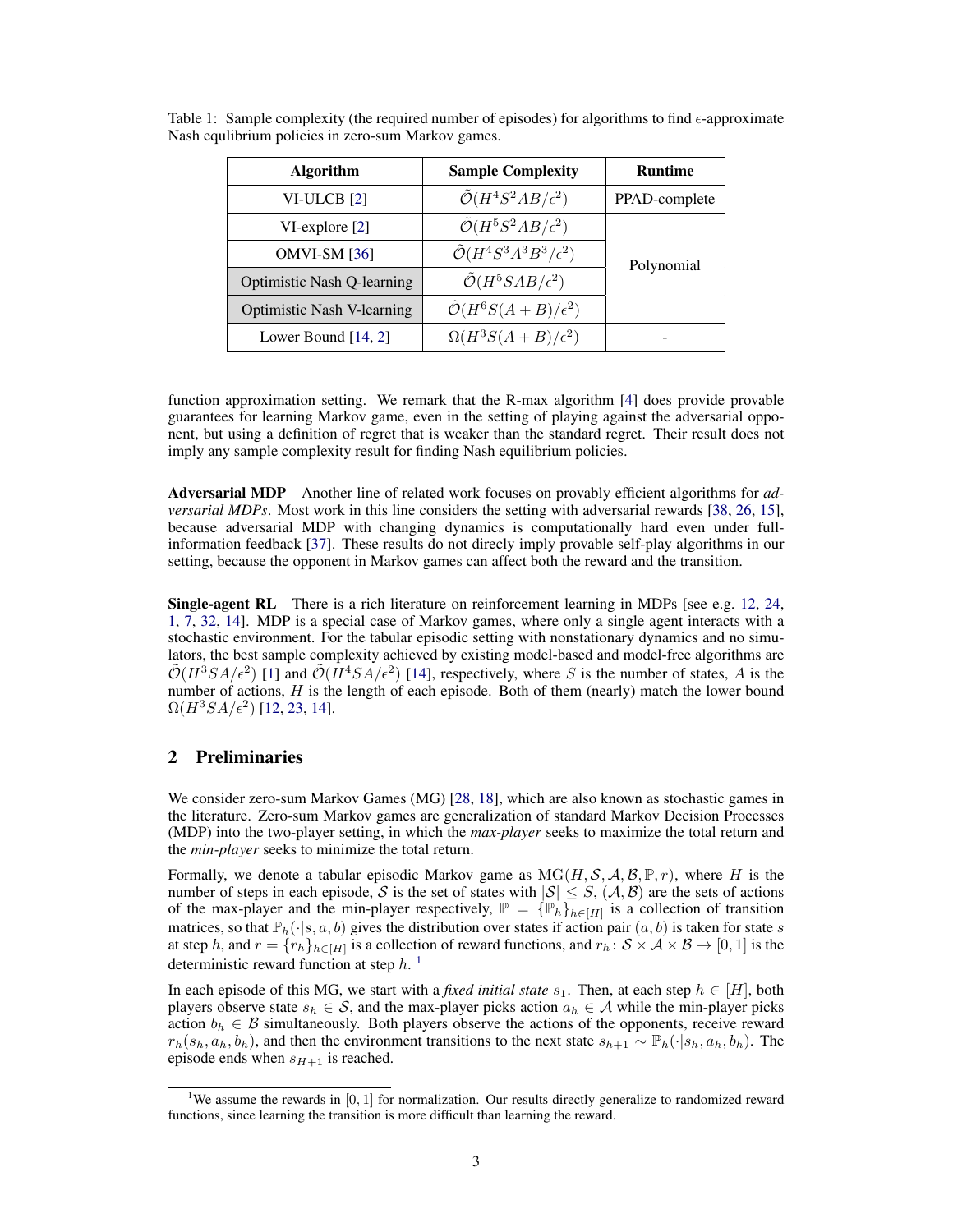**Markov policy, value function** A *Markov* policy  $\mu$  of the max-player is a collection of H functions  $\{\mu_h: \mathcal{S} \to \Delta_A\}_{h \in [H]}$ , which maps from a state to a distribution of actions. Here  $\Delta_A$  is the probability simplex over action set A. Similarly, a policy  $\nu$  of the min-player is a collection of H functions  $\{\nu_h: \mathcal{S} \to \Delta_B\}_{h \in [H]}$ . We use the notation  $\mu_h(a|s)$  and  $\nu_h(b|s)$  to present the probability of taking action a or b for state s at step h under Markov policy  $\mu$  or  $\nu$  respectively.

We use  $V_h^{\mu,\nu}$ :  $S \to \mathbb{R}$  to denote the value function at step h under policy  $\mu$  and  $\nu$ , so that  $V_h^{\mu,\nu}(s)$ gives the expected cumulative rewards received under policy  $\mu$  and  $\nu$ , starting from s at step h:

$$
V_h^{\mu,\nu}(s) := \mathbb{E}_{\mu,\nu} \left[ \sum_{h'=h}^H r_{h'}(s_{h'}, a_{h'}, b_{h'}) \right] s_h = s \right]. \tag{1}
$$

We also define  $Q_h^{\mu,\nu}$  :  $S \times A \times B \to \mathbb{R}$  to denote Q-value function at step h so that  $Q_h^{\mu,\nu}(s, a, b)$ gives the cumulative rewards received under policy  $\mu$  and  $\nu$ , starting from  $(s, a, b)$  at step h:

$$
Q_h^{\mu,\nu}(s,a,b) := \mathbb{E}_{\mu,\nu} \left[ \sum_{h'=h}^H r_{h'}(s_{h'}, a_{h'}, b_{h'}) \Big| s_h = s, a_h = a, b_h = b \right]. \tag{2}
$$

For simplicity, we use notation of operator  $\mathbb{P}_h$  so that  $[\mathbb{P}_h V](s, a, b) := \mathbb{E}_{s' \sim \mathbb{P}_h(\cdot | s, a, b)} V(s')$  for any value function V. We also use notation  $[\mathbb{D}_{\pi}Q](s) := \mathbb{E}_{(a,b)\sim\pi(\cdot,\cdot|s)}Q(s,a,b)$  for any action-value function Q. By definition of value functions, we have the Bellman equation

$$
Q^{\mu,\nu}_h(s,a,b)=(r_h+\mathbb{P}_h V^{\mu,\nu}_{h+1})(s,a,b),\qquad V^{\mu,\nu}_h(s)=(\mathbb{D}_{\mu_h\times \nu_h}Q^{\mu,\nu}_h)(s)
$$

for all  $(s, a, b, h) \in S \times A \times B \times [H]$ . We define  $V_{H+1}^{\mu, \nu}(s) = 0$  for all  $s \in S_{H+1}$ .

Best response and Nash equilibrium For any Markov policy of the max-player  $\mu$ , there exists a *best response* of the min-player, which is a Markov policy  $\nu^{\dagger}(\mu)$  satisfying  $V_h^{\mu,\nu^{\dagger}(\mu)}$  $\binom{\mu, \nu + (\mu)}{h}$  (s) =  $\inf_{\nu} V_h^{\mu,\nu}(s)$  for any  $(s,h) \in S \times [H]$ . Here the infimum is taken over all possible policies which are not necessarily Markovian (we will define later in this section). We define  $V_h^{\mu,\dagger} := V_h^{\mu,\nu^\dagger(\mu)}$  $h^{\mu,\nu^+(\mu)}$ . By symmetry, we can also define  $\mu^{\dagger}(\nu)$  and  $V_h^{\dagger,\nu}$ . It is further known (cf. [9]) that there exist Markov policies  $\mu^*$ ,  $\nu^*$  that are optimal against the best responses of the opponents, in the sense that

$$
V^{\mu^\star,\dagger}_h(s)=\sup\nolimits_\mu V^{\mu,\dagger}_h(s),\qquad V^{\dagger,\nu^\star}_h(s)=\inf\nolimits_\nu V^{\dagger,\nu}_h(s),\qquad\text{for all }(s,h).
$$

We call these optimal strategies  $(\mu^*, \nu^*)$  the Nash equilibrium of the Markov game, which satisfies the following minimax equation:

$$
\sup\nolimits_{\mu} \inf\nolimits_{\nu} V^{\mu,\nu}_h(s) = V^{\mu^\star,\nu^\star}_h(s) = \inf\nolimits_{\nu} \sup\nolimits_{\mu} V^{\mu,\nu}_h(s).
$$

Intuitively, a Nash equilibrium gives a solution in which no player has anything to gain by changing only her own policy. We further abbreviate the values of Nash equilibrium  $V_h^{\mu^*,\nu^*}$  and  $Q_h^{\mu^*,\nu^*}$  as  $V_h^{\star}$  and  $Q_h^{\star}$ . We refer readers to Appendix A for Bellman optimality equations for values of best responses or Nash equilibria.

General (non-Markovian) policy In certain situations, it is beneficial to consider general, historydependent policies that are not necessarily Markovian. A *(general) policy* µ of the max-player is a set of H maps  $\mu := \{\mu_h : \mathbb{R} \times (\mathcal{S} \times \mathcal{A} \times \mathcal{B} \times \mathbb{R})^{h-1} \times \mathcal{S} \to \Delta_{\mathcal{A}}\}_{h \in [H]}$ , from a random number  $z \in \mathbb{R}$  and a history of length  $h$ —say  $(s_1, a_1, b_1, r_1, \dots, s_h)$ , to a distribution over actions in A. By symmetry, we can also define the (general) policy  $\nu$  of the min-player, by replacing the action set A in the definition by set  $\beta$ . The random number z is sampled from some underlying distribution  $\mathcal{D}$ , but may be shared among all steps  $h \in [H]$ .

For a pair of general policy  $(\mu, \nu)$ , we can still use the same definitions (1) to define their value  $V_1^{\mu,\nu}(s_1)$  at step 1. We can also define the best response  $\nu^{\dagger}(\mu)$  of a general policy  $\mu$  as the minimizing policy so that  $V_1^{\mu,\dagger}(s_1) \equiv V_1^{\mu,\nu^{\dagger}(\mu)}(s_1) = \inf_{\nu} V_h^{\mu,\nu}(s_1)$  at step 1. We remark that the best response of a general policy is not necessarily Markovian.

<sup>&</sup>lt;sup>2</sup>The minimax theorem here is different from the one for matrix games, i.e.  $\max_{\phi} \min_{\psi} \phi^\top A \psi =$  $\min_{\psi} \max_{\phi} \phi^{\top} A \psi$  for any matrix A, since here  $V_h^{\mu,\nu}(s)$  is in general not bilinear in  $\mu, \nu$ .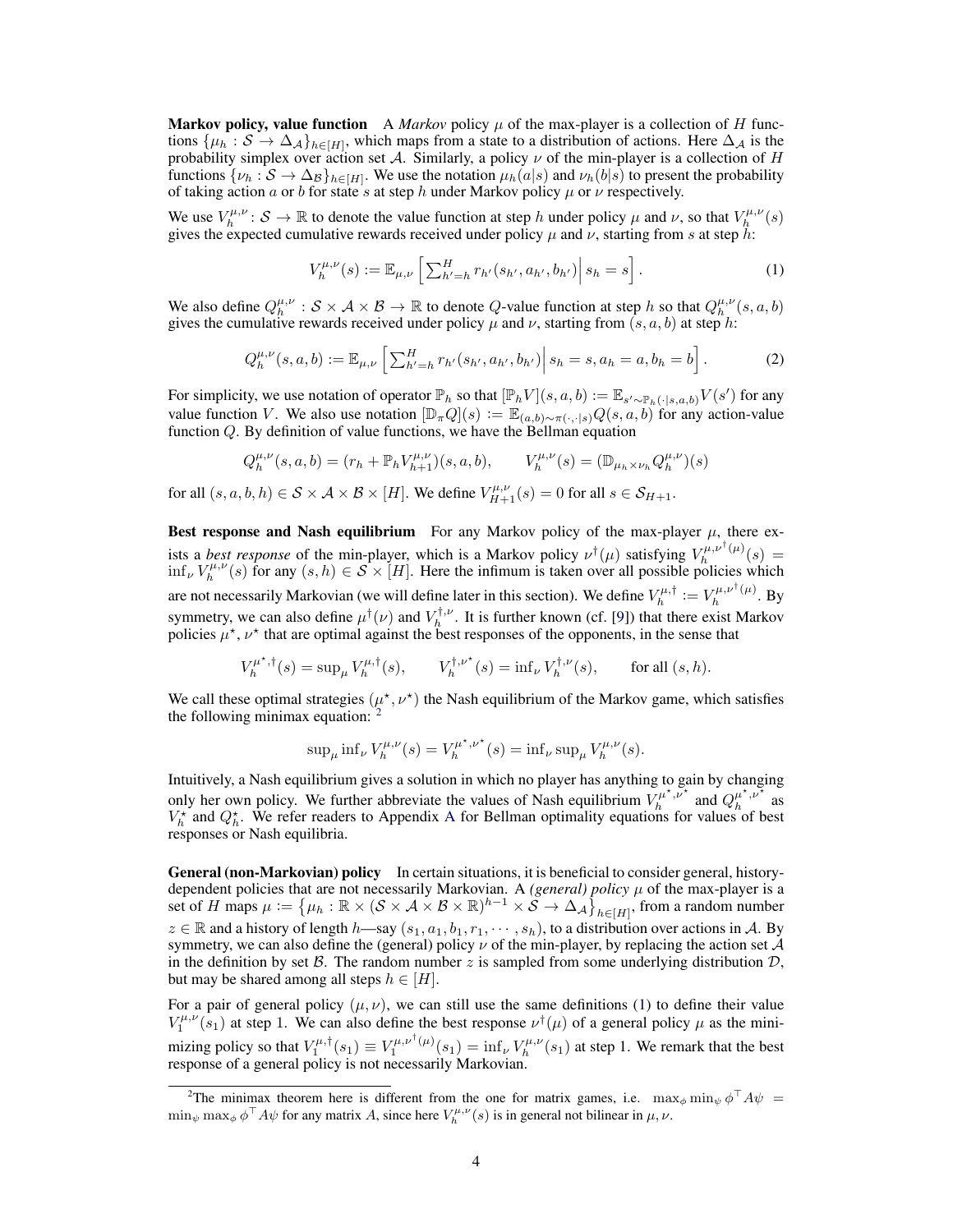Algorithm 1 Optimistic Nash Q-learning

1: **Initialize:** for any  $(s, a, b, h)$ ,  $\overline{Q}_h(s, a, b) \leftarrow H$ ,  $\underline{Q}_h(s, a, b) \leftarrow 0$ ,  $N_h(s, a, b) \leftarrow 0$ ,  $\pi_h(a, b|s) \leftarrow 1/(AB).$ 2: for episode  $k = 1, \ldots, K$  do 3: receive  $s_1$ .<br>4: **for** step h for step  $h = 1, \ldots, H$  do 5: take action  $(a_h, b_h) \sim \pi_h(\cdot, \cdot|s_h)$ .<br>6: observe reward  $r_h(s_h, a_h, b_h)$  and 6: observe reward  $r_h(s_h, a_h, b_h)$  and next state  $s_{h+1}$ . 7:  $t = N_h(s_h, a_h, b_h) \leftarrow N_h(s_h, a_h, b_h) + 1.$  $8{:} \qquad \overline{Q}_h(s_h,a_h,b_h) \leftarrow (1-\alpha_t)\overline{Q}_h(s_h,a_h,b_h) + \alpha_t(r_h(s_h,a_h,b_h) + \overline{V}_{h+1}(s_{h+1}) + \beta_t)$ 9:  $Q_h(s_h, a_h, b_h) \leftarrow (1 - \alpha_t) Q_h(s_h, a_h, b_h) + \alpha_t (r_h(s_h, a_h, b_h) + \underline{V}_{h+1}(s_{h+1}) - \beta_t)$ 10:  $\pi_h(\cdot, \cdot | s_h) \leftarrow \text{CCE}(\overline{Q}_h(s_h, \cdot, \cdot), \underline{Q}_h(s_h, \cdot, \cdot))$ 11:  $\overline{V}_h(s_h) \leftarrow (\mathbb{D}_{\pi_h} \overline{Q}_h)(s_h); \quad \underline{V}_h(s_h) \leftarrow (\mathbb{D}_{\pi_h} \underline{Q}_h)(s_h).$ 

Learning Objective There are two possible learning objectives in the setting of Markov games. The first one is to find the best response for a fixed opponent. Without loss of generality, we consider the case where the learning agent is the max-player, and the min-player is the opponent.

**Definition 1** ( $\epsilon$ -approximate best response). For an opponent with an fixed unknown general policy ν, a general policy  $\hat{\mu}$  is the  $\epsilon$ -approximate best response if  $V_1^{\dagger,\nu}(s_1) - V_1^{\hat{\mu},\nu}(s_1) \leq \epsilon$ .

The second goal is to find a Nash equilibrium of the Markov games. We measure the suboptimality of any pair of general policies  $(\hat{\mu}, \hat{\nu})$  using the gap between their performance and the performance of the optimal strategy (i.e. Nash equilibrium) when playing against the best responses respectively:

$$
V_1^{\dagger,\hat{\nu}}(s_1) - V_1^{\hat{\mu},\dagger}(s_1) = \left[V_1^{\dagger,\hat{\nu}}(s_1) - V_1^{\star}(s_1)\right] + \left[V_1^{\star}(s_1) - V_1^{\hat{\mu},\dagger}(s_1)\right]
$$

**Definition 2** ( $\epsilon$ -approximate Nash equilibrium). A pair of general policies  $(\hat{\mu}, \hat{\nu})$  is an  $\epsilon$ approximate Nash equilibrium, if  $V_1^{\dagger,\hat{\nu}}(s_1) - V_1^{\hat{\mu},\dagger}(s_1) \leq \epsilon$ .

Loosely speaking, Nash equilibria can be viewed as "the best responses to the best responses". In most applications, they are the ultimate solutions to the games. In Section 3 and 4, we present sharp guarantees for learning an approximate Nash equilibrium with near-optimal sample complexity. However, rather surprisingly, learning a best response in the worst case is more challenging than learning the Nash equilibrium. In Section 5, we present a computational hardness result for learning an approximate best response.

#### 3 Optimistic Nash Q-learning

In this section, we present our first algorithm *Optimistic Nash Q-learning* and its corresponding theoretical guarantees.

Algorithm part I: learning values Our algorithm *Optimistic Nash Q-learning* (Algorithm 1) is an optimistic variant of Nash Q-learning [11]. For each step in each episode, it (a) takes actions according to the previously computed policy  $\pi_h$ , and observes the reward and next state, (b) performs incremental updates on Q-values, and (c) computes new greedy policies and updates V -values. Part (a) is straightforward; we now focus on explaining part (b) and part (c).

In part (b), the incremental updates on Q-values (Line 8, 9) are almost the same as standard Qlearning [34], except here we maintain two separate Q-values— $Q_h$  and  $\underline{Q}_h$ , as upper and lower confidence versions respectively. We add and subtract a bonus term  $\beta_t$  in the corresponding updates, which depends on  $t = N_h(s_h, a_h, b_h)$ —the number of times  $(s_h, a_h, b_h)$  has been visited at step h. We pick parameter  $\alpha_t$  and  $\beta_t$  as follows for some large constant c, and log factors  $\iota$ :

$$
\alpha_t = (H+1)/(H+t), \qquad \beta_t = c\sqrt{H^3\iota/t} \tag{3}
$$

In part (c), our greedy policies are computed using a *Coarse Correlated Equilibrium* (CCE) subroutine, which is first introduced by [36] to solve Markov games using value iteration algorithms. For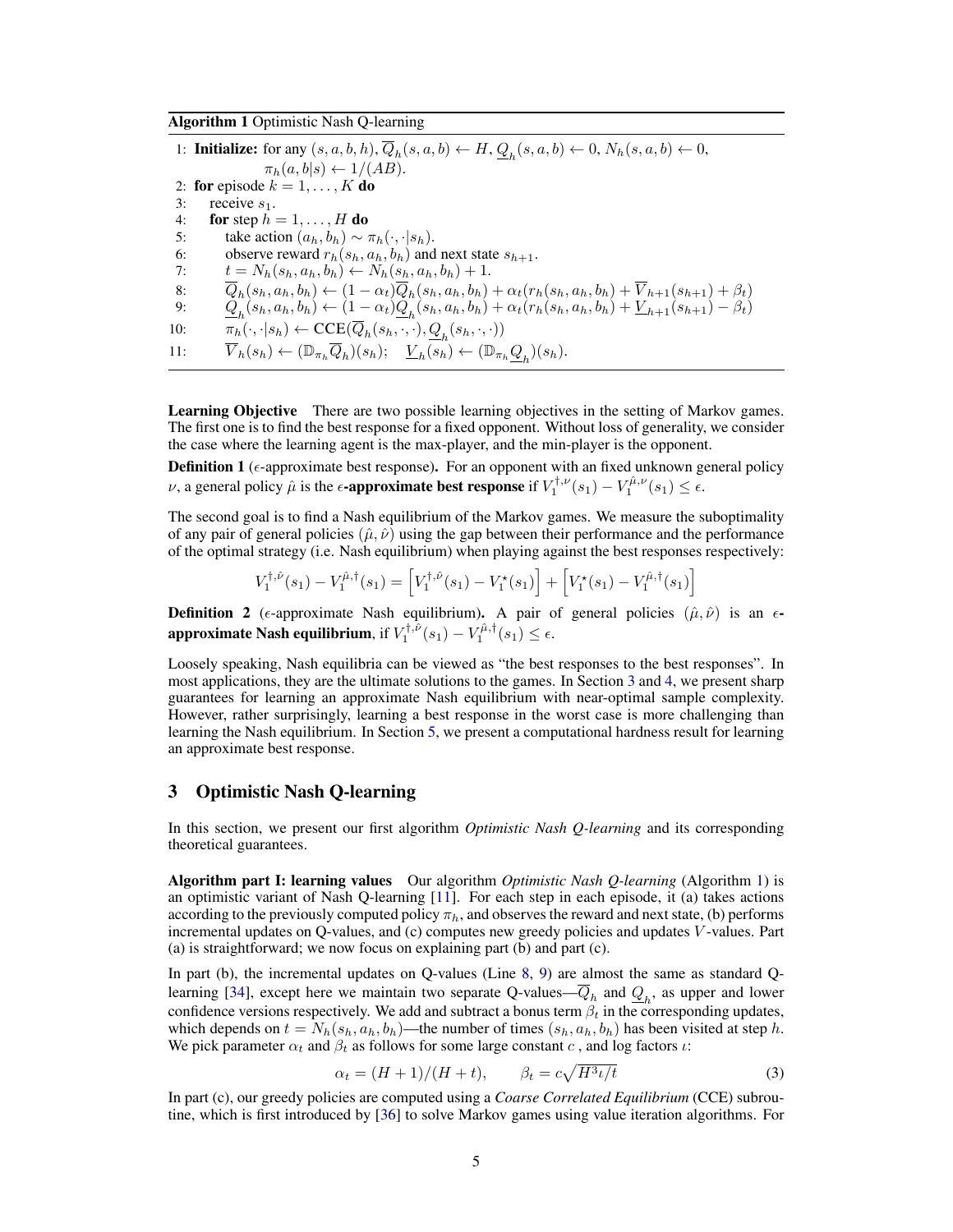Algorithm 2 Certified Policy  $\hat{\mu}$  of Nash Q-learning

- 1: sample  $k \leftarrow \text{Uniform}([K])$ .
- 2: for step  $h = 1, \ldots, H$  do
- 3: observe  $s_h$ , and take action  $a_h \sim \mu_h^k(\cdot|s_h)$ .
- 4: observe  $b_h$ , and set  $t \leftarrow N_h^k(s_h, a_h, b_h)$ .
- 5: sample  $m \in [t]$  with  $\mathbb{P}(m = i) = \alpha_t^i$ .
- 6:  $k \leftarrow k_h^m(s_h, a_h, b_h)$

any pair of matrices  $\overline{Q},Q\in[0,H]^{A\times B},\text{CCE}(\overline{Q},Q)$  returns a distribution  $\pi\in\Delta_{\mathcal{A}\times\mathcal{B}}$  such that

$$
\mathbb{E}_{(a,b)\sim\pi} \overline{Q}(a,b) \ge \max_{a^*} \mathbb{E}_{(a,b)\sim\pi} \overline{Q}(a^*,b)
$$
\n
$$
\mathbb{E}_{(a,b)\sim\pi} \underline{Q}(a,b) \le \min_{b^*} \mathbb{E}_{(a,b)\sim\pi} \underline{Q}(a,b^*)
$$
\n(4)

It can be shown that a CCE always exists, and it can be computed by linear programming in polynomial time (see Appendix B for more details).

Now we are ready to state an intermediate guarantee for optimistic Nash Q-learning. We assume the algorithm has played the game for K episodes, and we use  $V^k, Q^k, N^k, \pi^k$  to denote values, visitation counts, and policies *at the beginning* of the k-th episode in Algorithm 1.

**Lemma 3.** *For any*  $p \in (0, 1]$ *, choose hyperparameters*  $\alpha_t$ *,*  $\beta_t$ *as in* (3) *for a large absolute constant*  $c$  *and*  $\iota = \log(SABT/p)$ *. Then, with probability at least*  $1-p$ *, Algorithm 1* has following guarantees

- $\bullet~~ \overline{V}^k_h$  $h_h^k(s) \geq V_h^*(s) \geq \underline{V}_h^k(s)$  for all  $(s, h, k) \in S \times [H] \times [K]$ .
- $(1/K) \cdot \sum_{k=1}^{K} (\overline{V}_1^k \underline{V}_1^k)(s_1) \leq \mathcal{O}(\sqrt{H^5SAB\iota/K}).$

Lemma 3 makes two statements. First, it claims that the  $\overline{V}_h^k$  $h(k)$  and  $\underline{V}_h^k(s)$  computed in Algorithm 1 are indeed upper and lower bounds of the value of the Nash equilibrium. Second, Lemma 3 claims that the averages of the upper bounds and the lower bounds are also very close to the value of Nash equilibrium  $V_1^*(s_1)$ , where the gap decrease as  $1/\sqrt{K}$ . This implies that in order to learn the value  $V_1^{\star}(s_1)$  up to  $\epsilon$ -accuracy, we only need  $\mathcal{O}(H^5SAB\iota/\epsilon^2)$  episodes.

However, Lemma 3 has a significant drawback: it only guarantees the learning of the *value* of Nash equilibrium. It does not imply that the policies  $(\mu^k, \nu^k)$  used in Algorithm 1 are close to the Nash equilibrium, which requires the policies to have a near-optimal performance even against their best responses. This is a major difference between Markov games and standard MDPs, and is the reason why standard techniques from the MDP literature does not apply here. To resolve this problem, we propose a novel way to extract a certified policy from the optimistic Nash Q-learning algorithm.

Algorithm part II: certified policies We describe our procedure of executing the certified policy  $\hat{\mu}$  of the max-player is described in Algorithm 2. Above,  $\mu_h^k, \nu_h^k$  denote the marginal distributions of  $\pi_h^k$  produced in Algorithm 1 over action set A, B respectively. We also introduce the following quantities that directly induced by  $\alpha_t$ :

$$
\alpha_t^0 := \prod_{j=1}^t (1 - \alpha_j), \ \alpha_t^i := \alpha_i \prod_{j=i+1}^t (1 - \alpha_j) \tag{5}
$$

whose properties are listed in the following Lemma 11. Especially,  $\sum_{i=1}^{t} \alpha_t^i = 1$ , so  $\{\alpha_t^i\}_{i=1}^t$  defines a distribution over [t]. We use  $k_h^m(s, a, b)$  to denote the index of the episode where  $(s, a, b)$ is observed in step h for the m-th time. The certified policy  $\hat{v}$  of the min-player is easily defined by symmetry. We note that  $\hat{\mu}, \hat{\nu}$  are clearly general policies, but they are no longer Markov policies.

The intuitive reason why such policy  $\hat{\mu}$  defined in Algorithm 2 is certified by Nash Q-learning algorithm, is because the update equation in line 8 of Algorithm 1 and equation (5) gives relation:

$$
\overline{Q}_{h}^{k}(s, a, b) = \alpha_{t}^{0}H + \sum_{i=1}^{t} \alpha_{t}^{i} \left[ r_{h}(s, a, b) + \overline{V}_{h+1}^{k_{h}^{i}(s, a, b)} (s_{h+1}^{k_{h}^{i}(s, a, b)}) + \beta_{i} \right]
$$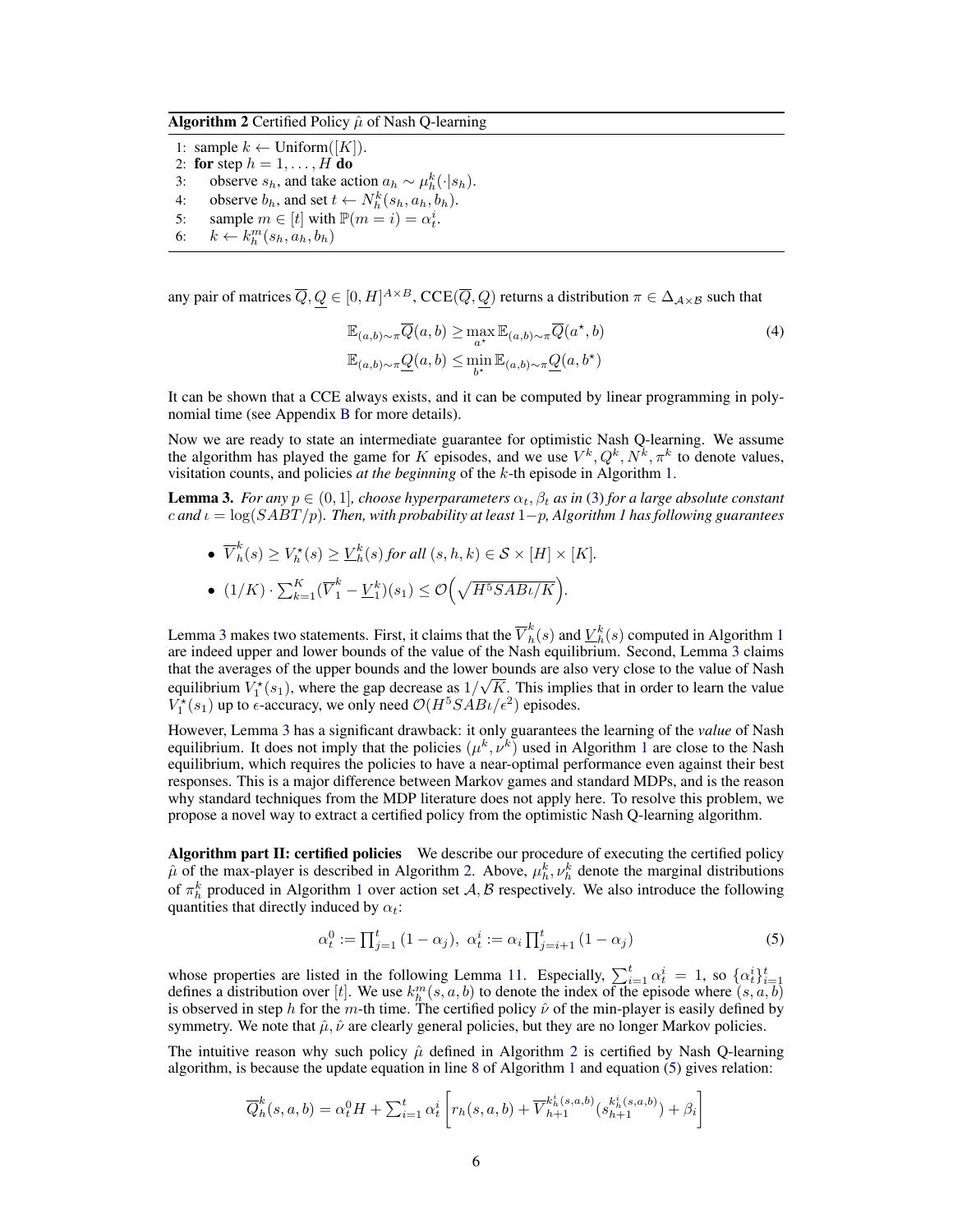Algorithm 3 Optimistic Nash V-learning (the max-player version)

1: **Initialize:** for any  $(s, a, b, h)$ ,  $\overline{V}_h(s) \leftarrow H$ ,  $\overline{L}_h(s, a) \leftarrow 0$ ,  $N_h(s) \leftarrow 0$ ,  $\mu_h(a|s) \leftarrow 1/A$ . 2: for episode  $k = 1, \ldots, K$  do 3: receive  $s_1$ . 4: for step  $h = 1, \ldots, H$  do 5: take action  $a_h \sim \mu_h(\cdot|s_h)$ , observe the action  $b_h$  from opponent. 6: observe reward  $r_h(s_h, a_h, b_h)$  and next state  $s_{h+1}$ . 7:  $t = N_h(s_h) \leftarrow N_h(s_h) + 1.$ 8:  $\overline{V}_h(s_h) \leftarrow \min\{H, (1-\alpha_t)\overline{V}_h(s_h) + \alpha_t(r_h(s_h, a_h, b_h) + \overline{V}_{h+1}(s_{h+1}) + \beta_t)\}.$ 9: **for** all  $a \in A$  do 10:  $\overline{\ell}_h(s_h, a) \leftarrow [H - r_h(s_h, a_h, b_h) - \overline{V}_{h+1}(s_{h+1})] \mathbb{I}\{a_h = a\}/[\mu_h(a_h|s_h) + \overline{\eta}_t].$ 11:  $\overline{L}_h(s_h, a) \leftarrow (1 - \alpha_t) \overline{L}_h(s_h, a) + \alpha_t \overline{\ell}_h(s_h, a).$ 12: set  $\mu_h(\cdot|s_h) \propto \exp[-(\overline{\eta}_t/\alpha_t)\overline{L}_h(s_h,\cdot)].$ 

This certifies the good performance against the best responses if the max-player plays a mixture of policies  $\{\mu_{h+1}^{k_h^i(s,a,b)}\}_{i=1}^t$  at step  $h+1$  with mixing weights  $\{\alpha_t^i\}_{i=1}^t$  (see Appendix C.2 for more details). A recursion of this argument leads to the certified policy  $\hat{\mu}$ —a nested mixture of policies.

We now present our main result for Nash Q-learning, using the certified policies  $(\hat{\mu}, \hat{\nu})$ .

**Theorem 4** (Sample Complexity of Nash Q-learning). *For any*  $p \in (0, 1]$ *, choose hyperparameters*  $\alpha_t, \beta_t$  *as in* (3) *for large absolute constant c and*  $\iota = \log(SABT/p)$ *. Then, with probability at least* 1 − p*, if we run Nash Q-learning (Algorithm 1) for* K *episodes where*

$$
K \ge \Omega\left(H^5SAB\iota/\epsilon^2\right),\,
$$

the certified policies  $(\hat\mu,\hat\nu)$  (Algorithm 2) will be  $\epsilon$ -approximate Nash, i.e.  $V_1^{\dagger,\hat\nu}(s_1)-V_1^{\hat\mu,\dagger}(s_1)\leq\epsilon.$ 

Theorem 4 asserts that if we run the optimistic Nash Q-learning algorithm for more than  $\mathcal{O}(H^5SAB\iota/\epsilon^2)$  episodes, the certified policies  $(\hat{\mu}, \hat{\nu})$  extracted using Algorithm 2 will be  $\epsilon$ approximate Nash equilibrium (Definition 2).

We make two remarks. First, the executions of the certified policies  $\hat{\mu}, \hat{\nu}$  require the storage of  $\{\mu_h^k\}$ and  $\{\nu_h^k\}$  for all  $k, h \in [H] \times [K]$ . This makes the space complexity of our algorithm scales up linearly in the total number of episodes  $K$ . Second, Q-learning style algorithms (especially online updates) are crucial in our analysis for achieving sample complexity linear in  $S$ . They enjoy the property that every sample is only been used once, on the value function that is independent of this sample. In contrast, value iteration type algorithms do not enjoy such an independence property, which is why the best existing sample complexity scales as  $S^2$  [2]. <sup>3</sup>

## 4 Optimistic Nash V-learning

In this section, we present our new algorithm *Optimistic Nash V-learning* and its corresponding theoretical guarantees. This algorithm improves over Nash Q-learning in sample complexity from  $\tilde{\mathcal{O}}(SAB)$  to  $\tilde{\mathcal{O}}(S(A+B))$ , when only highlighting the dependency on S, A, B.

Algorithm description Nash V-learning combines the idea of Follow-The-Regularized-Leader (FTRL) in the bandit literature with the Q-learning algorithm in reinforcement learning. This algorithm does not require extra information exchange between players other than standard game playing, thus can be ran separately by the two players. We describe the max-player version in Algorithm 3. See Algorithm 7 in Appendix D for the min-player version, where  $\underline{V}_h$ ,  $\underline{L}_h$ ,  $\nu_h$ ,  $\underline{\eta}_t$  and  $\underline{\beta}_t$ are defined symmetrically.

For each step in each episode, the algorithm (a) first takes action according to  $\mu_h$ , observes the action of the opponent, the reward, and the next state, (b) performs an incremental update on  $V$ , and (c)

<sup>&</sup>lt;sup>3</sup>Despite [1] provides techniques to improve the sample complexity from  $S^2$  to S for value iteration in MDP, the same techniques can not be applied to Markov games due to the unique challenge that, in Markov games, we aim at finding policies that are good against their best responses.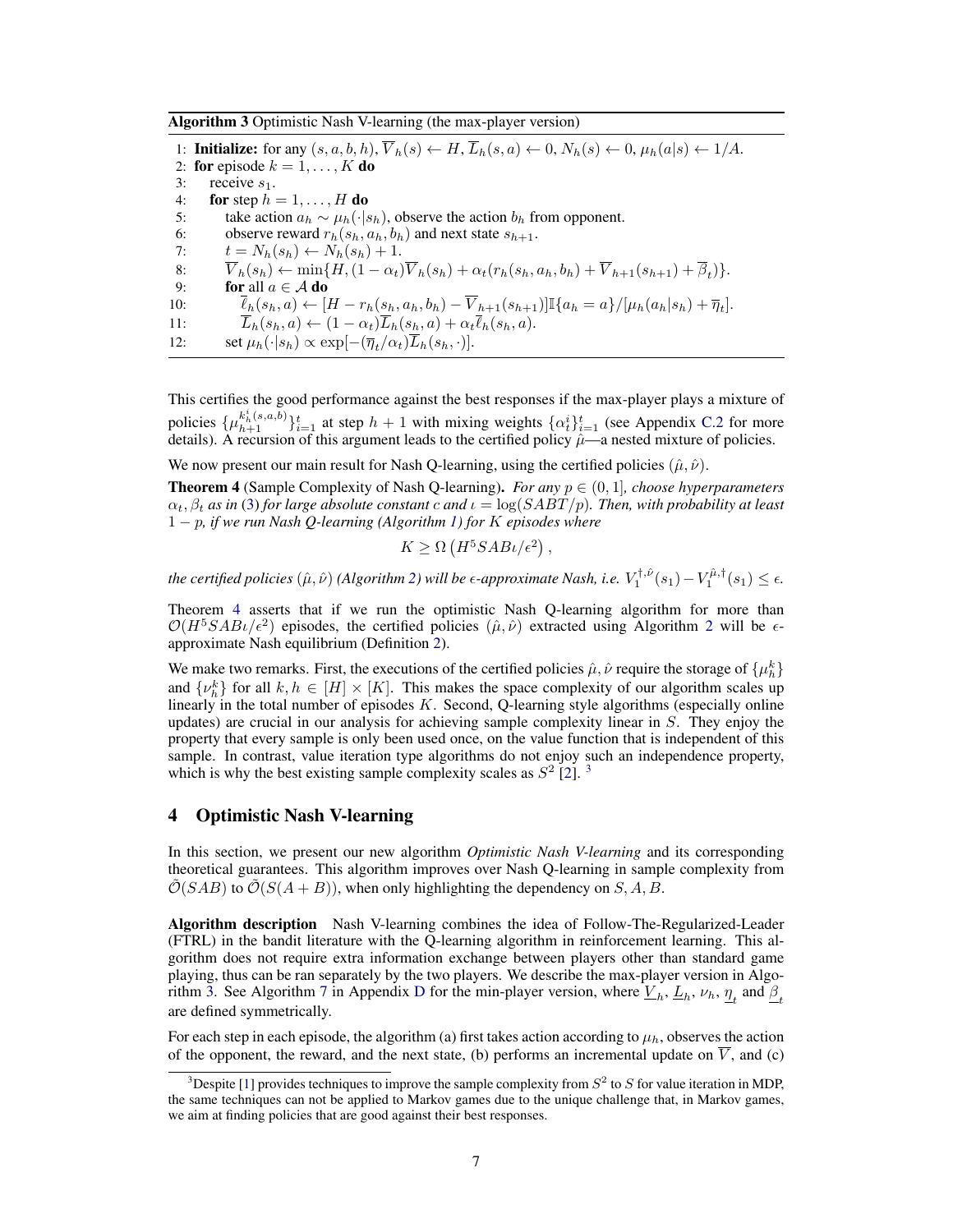Algorithm 4 Certified Policy  $\hat{\mu}$  of Nash V-learning

1: sample  $k \leftarrow$  Uniform([K]). 2: for step  $h = 1, \ldots, H$  do 3: observe  $s_h$ , and set  $t \leftarrow N_h^k(s_h)$ . 4: sample  $m \in [t]$  with  $\mathbb{P}(m = i) = \alpha_t^i$ . 5:  $k \leftarrow k_h^m(s_h)$ .

6: take action  $a_h \sim \mu_h^k(\cdot|s_h)$ .

updates policy  $\mu_h$ . The first two parts are very similar to Nash Q-learning. In the third part, the agent first computes  $\ell_h(s_h, \cdot)$  as the importance weighted estimator of the current loss. She then computes the weighted cumulative loss  $\overline{L}_h(s_h, \cdot)$ . Finally, the policy  $\mu_h$  is updated using FTRL principle:

$$
\mu_h(\cdot|s_h) \leftarrow \operatorname{argmin}_{\mu \in \Delta_{\mathcal{A}}} \overline{\eta}_t \langle L_h(s_h, \cdot), \mu \rangle + \alpha_t \text{KL}(\mu \| \mu_0)
$$

Here  $\mu_0$  is the uniform distribution over all actions A. Solving above minimization problem gives the update equation as in Line 12 in Algorithm 3. In multi-arm bandit, FTRL can defend against adversarial losses, with regret independent of the number of the opponent's actions. This property turns out to be crucial for Nash V-learning to achieve sharper sample complexity than Nash Qlearning (see the analog of Lemma 3 in Lemma 15).

Similar to Nash Q-learning, we also propose a new algorithm (Algorithm 4) to extract a certified policy from the optimistic Nash V-learning algorithm. The certified policies are again non-Markovian. We choose all hyperparameters as follows, for some large constant  $c$ , and log factors  $\iota$ .

$$
\alpha_t = \frac{H+1}{H+t}, \quad \overline{\eta}_t = \sqrt{\frac{\log A}{At}}, \quad \underline{\eta}_t = \sqrt{\frac{\log B}{Bt}}, \quad \overline{\beta}_t = c\sqrt{\frac{H^4 A\iota}{t}}, \quad \underline{\beta}_t = c\sqrt{\frac{H^4 B\iota}{t}}, \quad (6)
$$

We now present our main result on the sample complexity of Nash V-learning.

**Theorem 5** (Sample Complexity of Nash V-learning). *For any*  $p \in (0,1]$ *, choose hyperparameters as in* (6) *for large absolute constant* c and  $\iota = \log(SABT/p)$ *. Then, with probability at least*  $1 - p$ *, if we run Nash V-learning (Algorithm 3 and 7) for* K *episodes with*

$$
K \ge \Omega \left( H^6 S(A+B) \iota / \epsilon^2 \right),
$$

*its induced policies*  $(\hat{\mu}, \hat{\nu})$  (Algorithm 4) will be  $\epsilon$ -approximate Nash, i.e.  $V_1^{\dagger,\hat{\nu}}(s_1) - V_1^{\hat{\mu},\dagger}(s_1) \leq \epsilon$ .

Theorem 4 claims that if we run the optimistic Nash V-learning for more than  $O(H^6S(A+B)\iota/\epsilon^2)$ episodes, the certified policies  $(\hat{\mu}, \hat{\nu})$  extracted from Algorithm 4 will be  $\epsilon$ -approximate Nash (Definition 2). Nash V-learning is the first algorithm of which the sample complexity matches the information theoretical lower bound  $\Omega(H^3S(A+B)/\epsilon^2)$  up to  $\text{poly}(H)$  factors and logarithmic terms.

## 5 Hardness for Learning the Best Response

In this section, we present a computational hardness result for computing the best response against an opponent with a fixed unknown policy. We further show that this implies the computational hardness result for achieving sublinear regret in Markov games when playing against adversarial opponents, which rules out a popular approach to design algorithms for finding Nash equilibria.

We first remark that if the opponent is restricted to only play Markov policies, then learning the best response is as easy as learning a optimal policy in the standard single-agent Markov decision process, where efficient algorithms are known to exist. Nevertheless, when the opponent can as well play any policy which may be non-Markovian, we show that finding the best response against those policies is computationally challenging.

We say an algorithm is a *polynomial time algorithm for learning the best response* if for any policy of the opponent  $\nu$ , and for any  $\epsilon > 0$ , the algorithm finds the  $\epsilon$ -approximate best response of policy v (Definition 1) with probability at least 1/2, in time polynomial in  $S, H, A, B, \epsilon^{-1}$ .

We can show the following hardness result for finding the best response in polynomial time.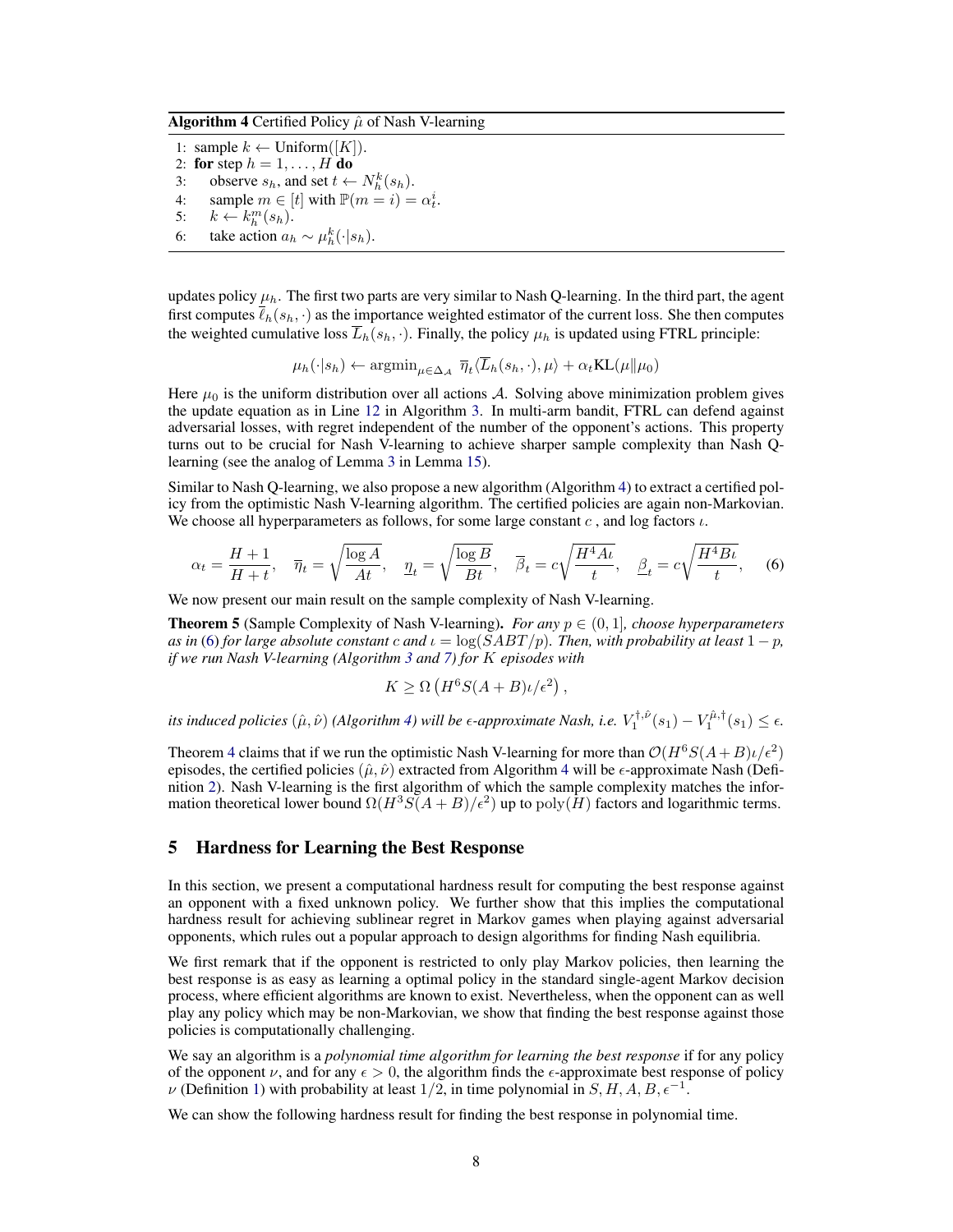Theorem 6 (Hardness for learning the best response). *There exists a Markov game with deterministic transitions and rewards defined for any horizon*  $H \geq 1$  *with*  $S = 2$ ,  $A = 2$ , and  $B = 2$ , such that *if there exists a polynomial time algorithm for learning the best response for this Markov game, then there exists a polynomial time algorithm for learning parity with noise (see problem description in Appendix E).*

We remark that learning parity with noise is a notoriously difficult problem that has been used to design efficient cryptographic schemes. It is conjectured by the community to be hard.

Conjecture 7 ([16]). *There is no polynomial time algorithm for learning party with noise.*

Theorem 6 with Conjecture 7 demonstrates the fundamental difficulty—if not strict impossibility of designing a polynomial time for learning the best responses in Markov games. The intuitive reason for such computational hardness is that, while the underlying system has Markov transitions, the opponent can play policies that encode long-term correlations with non-Markovian nature, such as parity with noise, which makes it very challenging to find the best response. It is known that learning many other sequential models with long-term correlations (such as hidden Markov models or partially observable MDPs) is as hard as learning parity with noise [20].

#### 5.1 Hardness for Playing Against Adversarial Opponent

Theorem 6 directly implies the difficulty for achieving sublinear regret in Markov games when playing against adversarial opponents in Markov games. Our construction of hard instances in the proof of Theorem 6 further allows the adversarial opponent to only play Markov policies in each episode. Since playing against adversarial opponent is a different problem with independent interest, we present the full result here.

Without loss of generality, we still consider the setting where the algorithm can only control the max-player, while the min-player is an adversarial opponent. In the beginning of every episode k, both players pick their own policies  $\mu^k$  and  $\nu^k$ , and execute them throughout the episode. The adversarial opponent can possibly pick her policy  $\nu^k$  *adaptive* to all the observations in the earlier episodes.

We say an algorithm for the learner is a *polynomial time no-regret algorithm* if there exists a  $\delta > 0$ such that for *any* adversarial opponent, and any fixed  $K > 0$ , the algorithm outputs policies  $\{\mu^k\}_{k=1}^K$ which satisfies the following, with probability at least 1/2, in time polynomial in  $\overline{S}$ , H, A,  $\overline{B}$ , K.

Regret(K) = sup 
$$
\sum_{\mu}^{K} V_1^{\mu,\nu^k}(s_1) - \sum_{k=1}^{K} V_1^{\mu^k,\nu^k}(s_1) \le \text{poly}(S, H, A, B) K^{1-\delta}
$$
 (7)

Theorem 6 directly implies the following hardness result for achieving no-regret against adversarial opponents, a result that first appeared in [25].

Corollary 8 (Hardness for playing against adversarial opponent). *There exists a Markov game with deterministic transitions and rewards defined for any horizon*  $H > 1$  *with*  $S = 2$ ,  $A = 2$ , and B = 2*, such that if there exists a polynomial time no-regret algorithm for this Markov game, then there exists a polynomial time algorithm for learning parity with noise (see problem description in Appendix E). The claim remains to hold even if we restrict the adversarial opponents in the Markov game to be non-adaptive, and to only play Markov policies in each episode.*

Similar to Theorem 6, Corollary 8 combined with Conjecture 7 demonstrates the fundamental difficulty of designing a polynomial time no-regret algorithm against adversarial opponents for Markov games.

Implications on algorithm design for finding Nash Equilibria Corollary 8 also rules out a natural approach for designing efficient algorithms for finding approximate Nash equilibrium through combining two no-regret algorithms. In fact, it is not hard to see that if the min-player also runs a non-regret algorithm, and obtain a regret bound symmetric to (7), then summing the two regret bounds shows the mixture policies  $(\hat{\mu}, \hat{\nu})$ —which assigns uniform mixing weights to policies  $\{\mu^k\}_{k=1}^K$  and  $\{\nu^k\}_{k=1}^K$  respectively—is an approximate Nash equilibrium. Corollary 8 with Conjecture 7 claims that any algorithm designed using this approach is not a polynomial time algorithm.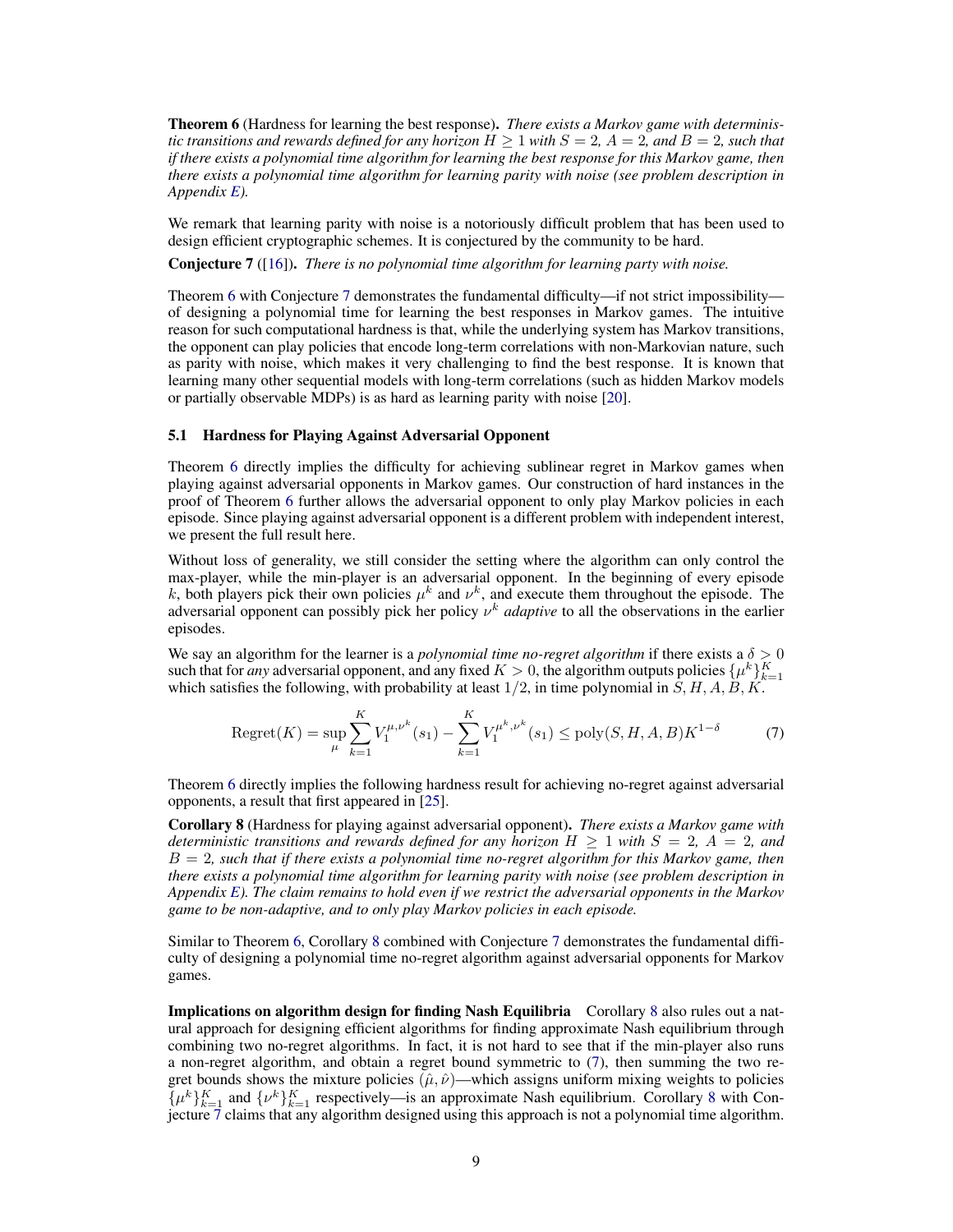## Broader Impact

As this is a theoretical contribution, we do not envision that our direct results will have a tangible societal impact. Our broader line of inquiry could impact a line of thinking about how to design more sample-efficient algorithms for multi-agent reinforcement learning, which could be useful towards making artificial intelligence more resource and energy efficient.

## Acknowledgments

TY is partially supported by NSF BIGDATA grant IIS1741341.

## **References**

- [1] M. G. Azar, I. Osband, and R. Munos. Minimax regret bounds for reinforcement learning. In *Proceedings of the 34th International Conference on Machine Learning-Volume 70*, pages 263–272. JMLR. org, 2017.
- [2] Y. Bai and C. Jin. Provable self-play algorithms for competitive reinforcement learning. *arXiv preprint arXiv:2002.04017*, 2020.
- [3] B. Baker, I. Kanitscheider, T. Markov, Y. Wu, G. Powell, B. McGrew, and I. Mordatch. Emergent tool use from multi-agent autocurricula. In *International Conference on Learning Representations*, 2020. URL <https://openreview.net/forum?id=SkxpxJBKwS>.
- [4] R. I. Brafman and M. Tennenholtz. R-max-a general polynomial time algorithm for nearoptimal reinforcement learning. *Journal of Machine Learning Research*, 3(Oct):213–231, 2002.
- [5] M. Brambilla, E. Ferrante, M. Birattari, and M. Dorigo. Swarm robotics: a review from the swarm engineering perspective. *Swarm Intelligence*, 7(1):1–41, 2013.
- [6] N. Brown and T. Sandholm. Superhuman ai for multiplayer poker. *Science*, 365(6456):885– 890, 2019.
- [7] C. Dann, T. Lattimore, and E. Brunskill. Unifying pac and regret: Uniform pac bounds for episodic reinforcement learning. In *Advances in Neural Information Processing Systems*, pages 5713–5723, 2017.
- [8] C. Dann, L. Li, W. Wei, and E. Brunskill. Policy certificates: Towards accountable reinforcement learning. In *International Conference on Machine Learning*, pages 1507–1516, 2019.
- [9] J. Filar and K. Vrieze. *Competitive Markov decision processes*. Springer Science & Business Media, 2012.
- [10] T. D. Hansen, P. B. Miltersen, and U. Zwick. Strategy iteration is strongly polynomial for 2-player turn-based stochastic games with a constant discount factor. *Journal of the ACM (JACM)*, 60(1):1–16, 2013.
- [11] J. Hu and M. P. Wellman. Nash q-learning for general-sum stochastic games. *Journal of machine learning research*, 4(Nov):1039–1069, 2003.
- [12] T. Jaksch, R. Ortner, and P. Auer. Near-optimal regret bounds for reinforcement learning. *Journal of Machine Learning Research*, 11(Apr):1563–1600, 2010.
- [13] Z. Jia, L. F. Yang, and M. Wang. Feature-based q-learning for two-player stochastic games. *arXiv preprint arXiv:1906.00423*, 2019.
- [14] C. Jin, Z. Allen-Zhu, S. Bubeck, and M. I. Jordan. Is Q-learning provably efficient? In *Advances in Neural Information Processing Systems*, pages 4868–4878, 2018.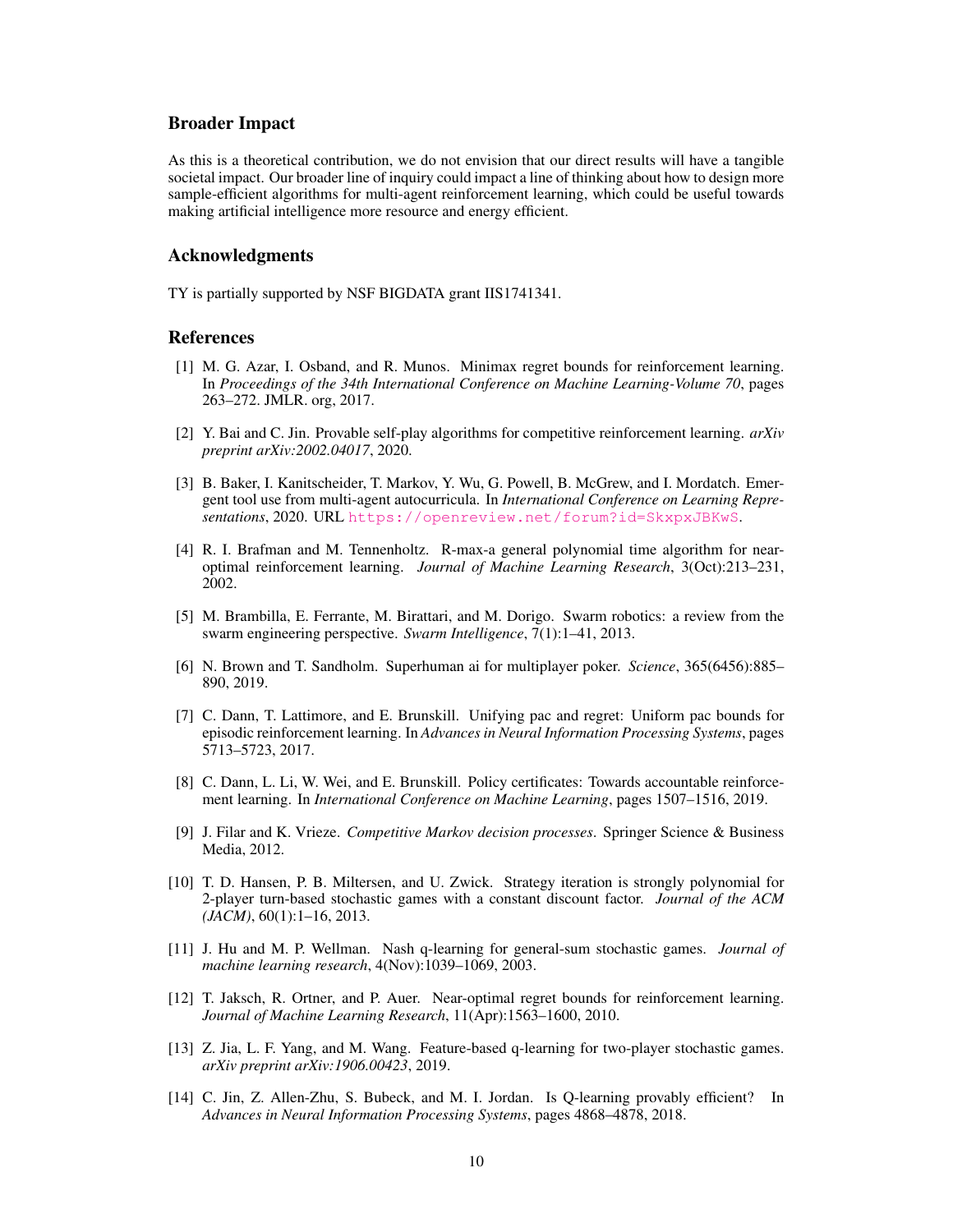- [15] C. Jin, T. Jin, H. Luo, S. Sra, and T. Yu. Learning adversarial markov decision processes with bandit feedback and unknown transition. *arXiv preprint arXiv:1912.01192*, 2019.
- [16] M. Kearns. Efficient noise-tolerant learning from statistical queries. *Journal of the ACM (JACM)*, 45(6):983–1006, 1998.
- [17] T. Lattimore and C. Szepesvári. Bandit algorithms. 2018.
- [18] M. L. Littman. Markov games as a framework for multi-agent reinforcement learning. In *Machine learning proceedings 1994*, pages 157–163. Elsevier, 1994.
- [19] M. L. Littman. Friend-or-foe q-learning in general-sum games. In *ICML*, volume 1, pages 322–328, 2001.
- [20] E. Mossel and S. Roch. Learning nonsingular phylogenies and hidden markov models. In *Proceedings of the thirty-seventh annual ACM symposium on Theory of computing*, pages 366–375, 2005.
- [21] G. Neu. Explore no more: Improved high-probability regret bounds for non-stochastic bandits. In *Advances in Neural Information Processing Systems*, pages 3168–3176, 2015.
- [22] OpenAI. Openai five. <https://blog.openai.com/openai-five/>, 2018.
- [23] I. Osband and B. Van Roy. On lower bounds for regret in reinforcement learning. *arXiv preprint arXiv:1608.02732*, 2016.
- [24] I. Osband, B. Van Roy, and Z. Wen. Generalization and exploration via randomized value functions. *arXiv preprint arXiv:1402.0635*, 2014.
- [25] G. Radanovic, R. Devidze, D. Parkes, and A. Singla. Learning to collaborate in markov decision processes. In *International Conference on Machine Learning*, pages 5261–5270, 2019.
- [26] A. Rosenberg and Y. Mansour. Online convex optimization in adversarial markov decision processes. *arXiv preprint arXiv:1905.07773*, 2019.
- [27] S. Shalev-Shwartz, S. Shammah, and A. Shashua. Safe, multi-agent, reinforcement learning for autonomous driving. *arXiv preprint arXiv:1610.03295*, 2016.
- [28] L. S. Shapley. Stochastic games. *Proceedings of the national academy of sciences*, 39(10): 1095–1100, 1953.
- [29] A. Sidford, M. Wang, L. F. Yang, and Y. Ye. Solving discounted stochastic two-player games with near-optimal time and sample complexity. *arXiv preprint arXiv:1908.11071*, 2019.
- [30] D. Silver, A. Huang, C. J. Maddison, A. Guez, L. Sifre, G. Van Den Driessche, J. Schrittwieser, I. Antonoglou, V. Panneershelvam, M. Lanctot, et al. Mastering the game of go with deep neural networks and tree search. *nature*, 529(7587):484, 2016.
- [31] D. Silver, J. Schrittwieser, K. Simonyan, I. Antonoglou, A. Huang, A. Guez, T. Hubert, L. Baker, M. Lai, A. Bolton, et al. Mastering the game of go without human knowledge. *nature*, 550(7676):354–359, 2017.
- [32] A. L. Strehl, L. Li, E. Wiewiora, J. Langford, and M. L. Littman. PAC model-free reinforcement learning. In *International Conference on Machine Learning*, pages 881–888, 2006.
- [33] O. Vinyals, I. Babuschkin, W. M. Czarnecki, M. Mathieu, A. Dudzik, J. Chung, D. H. Choi, R. Powell, T. Ewalds, P. Georgiev, et al. Grandmaster level in starcraft ii using multi-agent reinforcement learning. *Nature*, 575(7782):350–354, 2019.
- [34] C. J. C. H. Watkins. Learning from delayed rewards. 1989.
- [35] C.-Y. Wei, Y.-T. Hong, and C.-J. Lu. Online reinforcement learning in stochastic games. In *Advances in Neural Information Processing Systems*, pages 4987–4997, 2017.